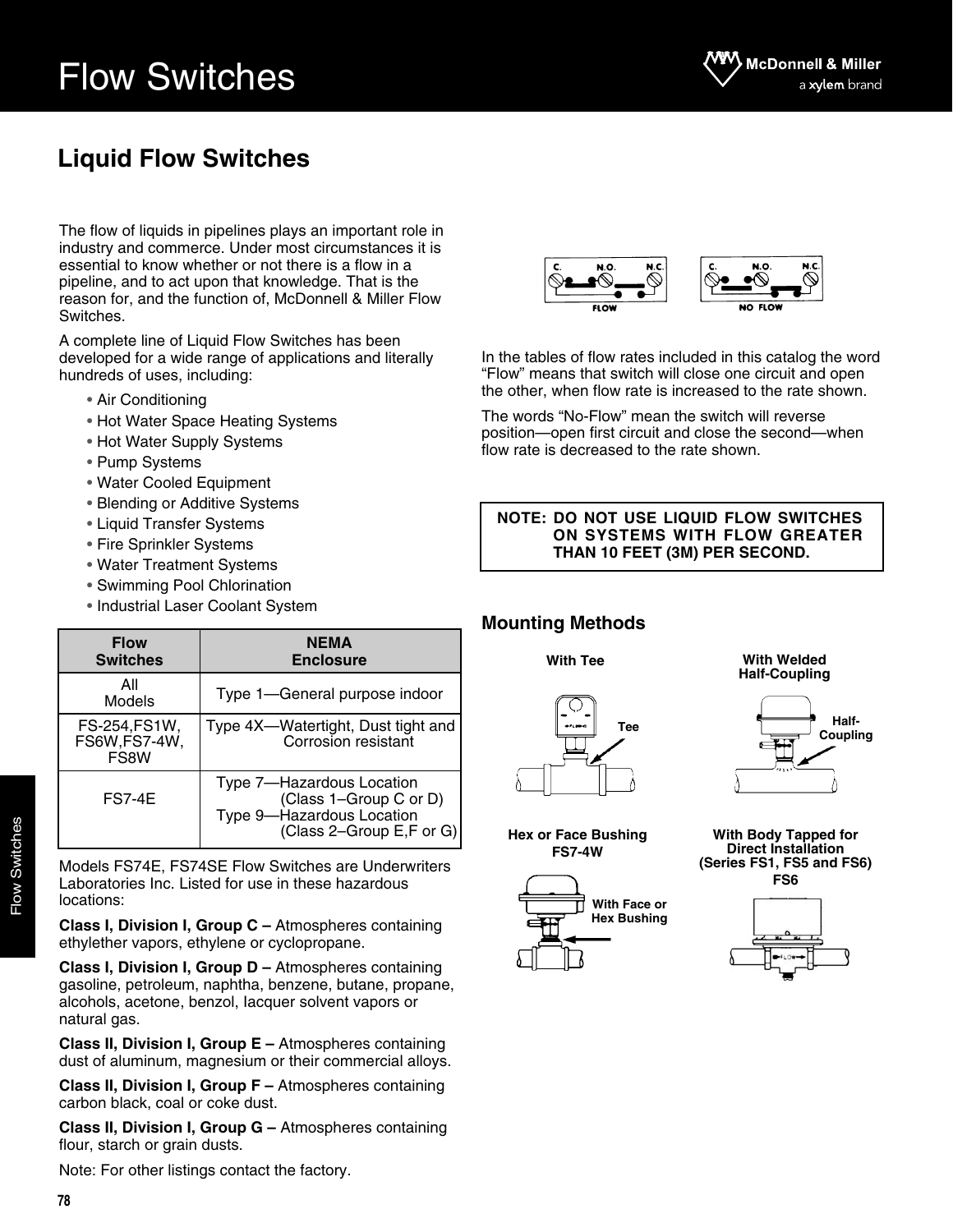

### **Flow Switch Installation**

For best operation, the paddle type flow switches should be installed in a horizontal pipe in the upright position. They should be installed in a threaded pipe tee on 2" or smaller pipe or a welded half coupling when installing on larger welded pipe.



Installation in copper pipe requires special attention. The use of thread to sweat adapters to install the flow switch can cause the paddle arm to be out of the flow of water. It is critical that the paddle and paddle arm be in the run of the pipe for proper operation.

We have found that a paddle type flow switch may not work properly when installed using a thread to sweat adapter. The width of the paddle needs to be reduced in order to fit through the adapter. The additional height locates the paddle arm and a portion of the paddle above the flow of the water **(A)**. This changes the fulcrum point of the mechanism and can result in the paddle hitting the wall of the adapter before it proves. Because the flow switch does not work when first installed, the adjustment screw is turned one way or the other to get it to trip. The combination of trimmed paddle, paddle arm out of flow and attempted adjustment will keep the flow switch from operating properly.

If the flow switch is installed in 2" or smaller copper pipe, the use of a threaded reducing tee and thread to sweat adapters on the main run tee connections would be best **(B)**. Larger pipe may require cutting down the 1" thread to sweat adapter to just below the threads and brazing this piece to a hole in the larger pipe **(C)**. The intention is to maintain the 1" or less distance from the wall of the pipe to the top of the thread adapter. Keeping this distance to less than 1" ensures the paddle arm and paddles are in the flow of water.



**A. Incorrect Installation**



**B. Suggested Installation**



**C. Suggested Installation**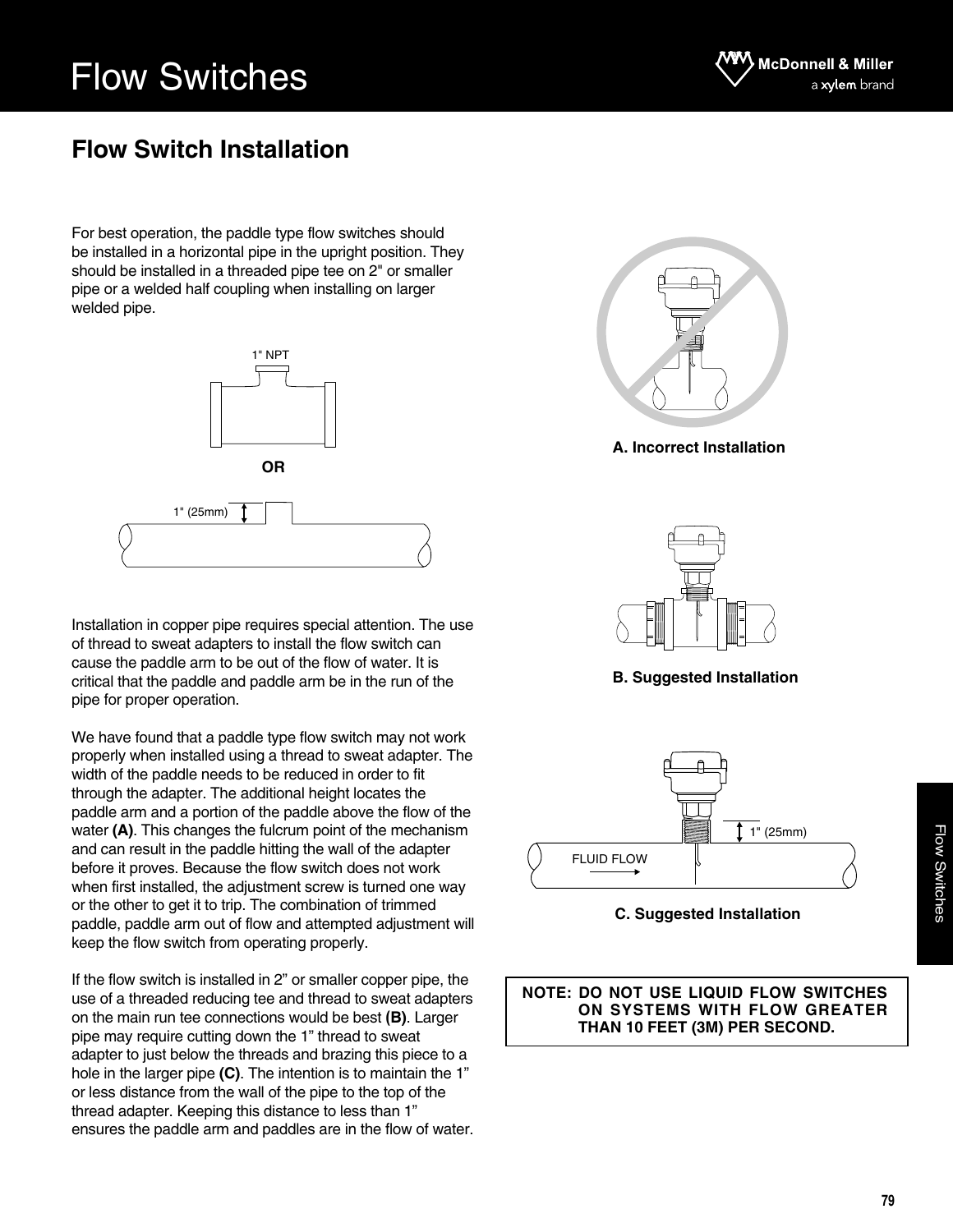## **How To Select Liquid Flow Switches**

#### **1. What function will the flow switch perform?**

McDonnell & Miller Flow Switches are equipped with either one or two SPDT switches except for Model FS7-4A (Pneumatic). They can make or break an electrical circuit when flow starts or when flow stops, and can be used to:

Actuate a signal when flow stops Start a motor with flow Shut off an alarm when flow is adequate Stop a motor with no flow

#### **2. Size of pipe**

McDonnell & Miller Flow Switches may be used on pipe sizes 1/2" - 36" NPT.

#### **3. How much flow is present?**

The flow rate at which the flow switch is to respond should be determined next. McDonnell & Miller Flow Switches are actuated (make or break) with an increase in flow. The term "Flow" represents the actual movement (velocity) of liquid within a pipe sufficient to actuate the switch. The term "No-Flow" represents a decrease in velocity, or total flow stoppage, which will permit the switch to return to its original position. **IMPORTANT:** In operation, the switch must be actuated by "Flow" before it can be reversed again by "No-Flow". All McDonnell & Miller Flow Switches can easily be adjusted in the field to require a higher actuating "Flow" or "No-Flow".

#### **4. Maximum liquid pressure in pipe**

The maximum pipeline pressure should be considered when selecting a particular model. Different flow switch models can accommodate a range of pipeline pressures up to 1000 psi (70kg/cm²).

#### **5. Maximum temperature**

Determine the liquid and ambient atmospheric temperature when selecting the flow switch model. Various McDonnell & Miller Flow Switches can be used at ambient temperatures from 32°F (0°C) and liquid temperatures up to 300°F (149°C). If ambient temperatures are lower than 32°F (0°C) use the FS7-4W.

#### **6. Type of liquid**

McDonnell & Miller Flow Switch models have wetted parts of brass, monel or stainless steel. Depending on the particular model they may be used with water, certain light viscous fluids, some oils, various caustic solutions and other fluids.

#### **7. Atmosphere surrounding flow switch**

It should be determined if the location will be subject to high humidity, weather conditions or explosive atmospheres. Standard, water tight and hazardous duty flow switch models are available.



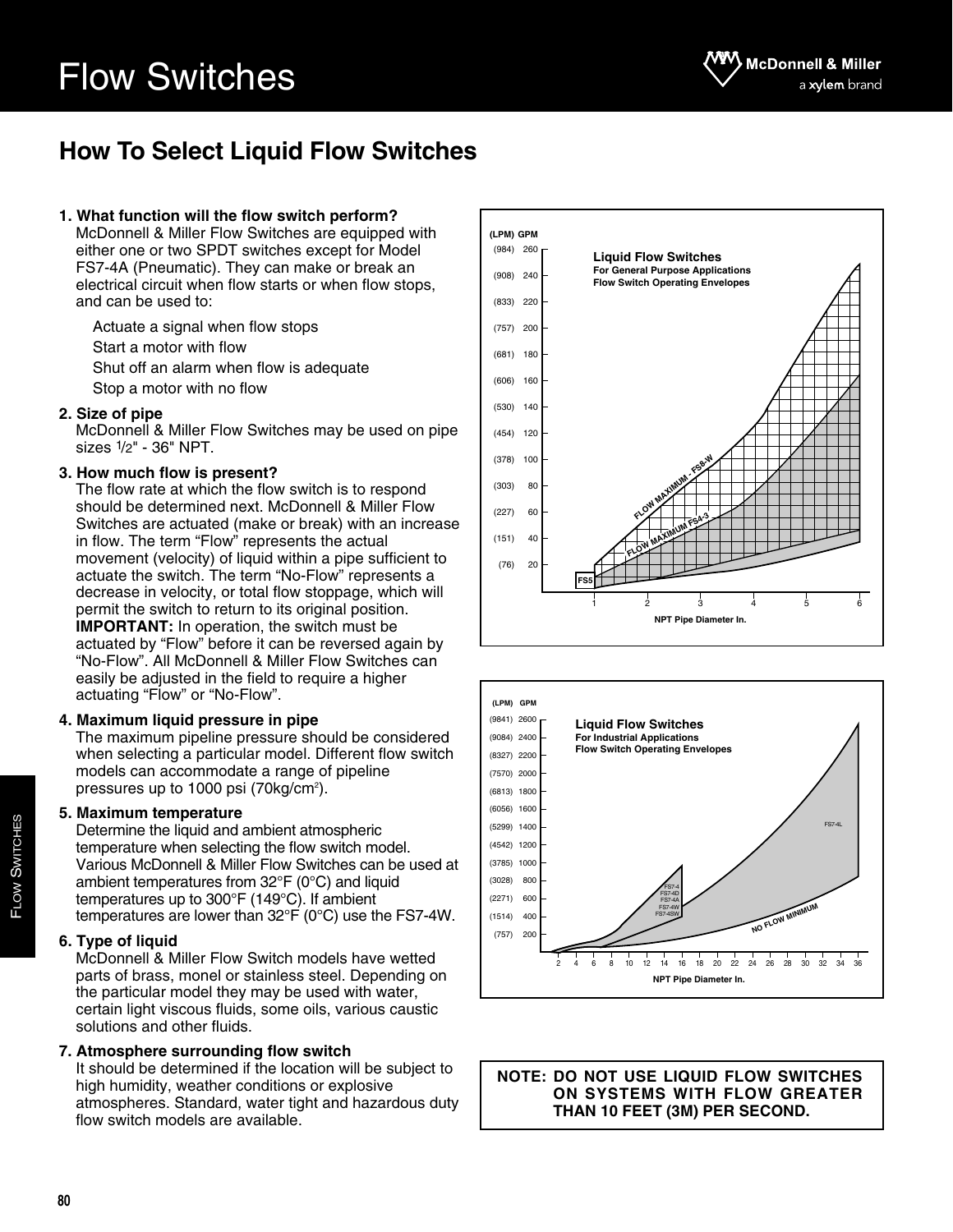#### **8. Incompressible fluids**

Fluid flow within a pipe contains both laminar and turbulent flow. The desired placement of any flow switch is in the more predictable laminar flow regions. Turbulent flow is unpredictable, can cause false indications of flow speed and can cause damage to the flow sensing device. An obstruction of flow such as an elbow, fitting or inlet generates a turbulent wave or wake. For that reason placement is recommend at least 5 pipe diameters downstream for liquid flow switches.

In any flow problem, the flow rate in either feet per second (fps) or gallons per minute (gpm) must be established. For your convenience, we have provided the formulas for determining flow in your application. Use the table (below right) to quickly determine the inside area of standard pipes. For nonstandard pipe schedules, determine the inside area by finding the inside diameter and applying the formula to the right.

#### **Position of the Flow Switch**

Installing the flow switch in a horizontal run of pipe is recommended. However because of space limitations, the only available installation may be in a vertical section of pipe. The Series FS4-3, FS8-W and FS5 may be used in this situation as they will generally operate satisfactorily when installed in a vertical pipe with either upward or downward flow (upward flow is preferable) **PROVIDED THERE IS NO UNUSUAL AMOUNT OF DIRT OR SEDIMENT IN THE WATER.**

Flow rates required to actuate the Series FS4-3, FS8W and FS5 are not available for vertical pipe installation. A "factory adjusted" flow switch normally does not require any field adjustment for upward or downward flow. But to make sure, it is advisable to hold flow switch in position to be installed and check for "no flow" switch operation by hand operation of the paddle.

#### **The Series FS7-4, FS6, and FS1 must be mounted on upperside of horizontal pipe. These units will not operate properly on a vertical pipe.**



#### **Formulas**

| Area = D <del>°π</del> /4 |  |
|---------------------------|--|
| D = Inside Diameter       |  |
| $\pi = 3.14$              |  |

#### **Formula for large pipe, higher velocities**

**1.** Velocity in ft. per sec. (FPS) =

GPM x 0.321 Pipe Area in sq. in.

Example: With a flow of 1200 GPM through an 8" pipe, determine velocity.

Velocity =  $\frac{1200 \times 0.321}{50.02}$  or 7.7 ft. per sec. 50.0

2. GPM = 
$$
\frac{\text{Velocity in ft. per sec. x pipe Area sq. in.}}{0.321}
$$

Example: With a flow of 6.5 ft. per sec. through a 10" pipe, determine GPM.

$$
GPM = \frac{6.5 \times 78.9}{0.321}
$$
 or 1600 GPM

**3.** LPM = Liters per Minute

Velocity in meters per sec. (MPS) = LPM x .163 Pipe Area in cm<sup>2</sup>

 $LPM =$ Velocity in meters per sec.  $x$  Pipe Area in cm<sup>2</sup> .163

 $GPM = IPM \times 264$  LPM =  $\frac{GPM}{A}$ .264

| <b>Nominal</b><br><b>Standard</b><br><b>Pipe Size</b><br>in. | <b>Pipe</b><br><b>Schedule No.</b> | <b>Inside Area</b><br>Sq. in. (cm <sup>2</sup> )<br>"A" |
|--------------------------------------------------------------|------------------------------------|---------------------------------------------------------|
| 1/2                                                          | 40                                 | .304<br>(1.96)                                          |
| 3/4                                                          | 40                                 | .533<br>(3.44)                                          |
| 1                                                            | 40                                 | (5.57)<br>.864                                          |
| 11/4                                                         | 40                                 | 1.496<br>(9.65)                                         |
| 11/2                                                         | 40                                 | 2.036<br>(13.14)                                        |
| $\overline{2}$                                               | 40                                 | 3.36<br>(21.68)                                         |
| $2^{1/2}$                                                    | 40                                 | 4.79<br>(30.90)                                         |
| 3                                                            | 40                                 | 7.39<br>(47.68)                                         |
| 31/2                                                         | 40                                 | 9.89<br>(63.81)                                         |
| 4                                                            | 40                                 | 12.73<br>(82.13)                                        |
| 5                                                            | 40                                 | 20.01<br>(129)                                          |
| 6                                                            | 40                                 | 28.89<br>(186)                                          |
| 8                                                            | 40                                 | 50.0<br>(322)                                           |
| 10                                                           | 40                                 | 78.9<br>(509)                                           |
| 12                                                           | 30                                 | 113.1<br>(730)                                          |
| 14                                                           | 30                                 | 137.9<br>(890)                                          |
| 16                                                           | 30                                 | 182.6<br>(1181)                                         |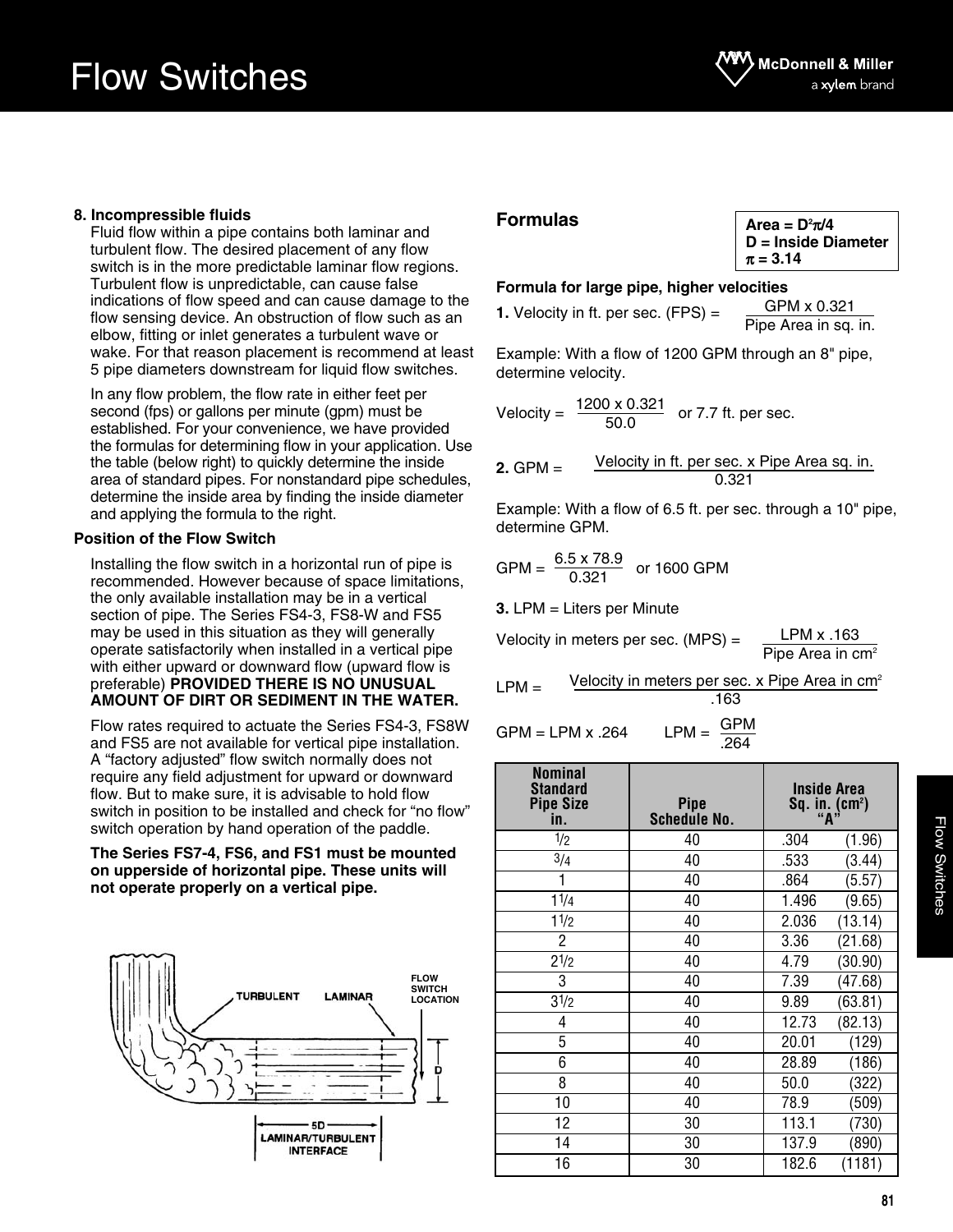## **Liquid Flow Switch Specification Chart**

|                                      |                   |                   |             |                        |                    |           |                     |           |                | <b>General Purpose Applications</b> |                    |                    |                            |                |                        |  |
|--------------------------------------|-------------------|-------------------|-------------|------------------------|--------------------|-----------|---------------------|-----------|----------------|-------------------------------------|--------------------|--------------------|----------------------------|----------------|------------------------|--|
|                                      | <b>Use on NPT</b> |                   |             |                        |                    |           | <b>Wetted Parts</b> |           |                |                                     | <b>Maximum</b>     |                    | <b>Fluid Temperature</b>   | <b>Minimum</b> |                        |  |
|                                      | <b>Pipe Sizes</b> | <b>Connection</b> |             |                        | Stainless<br>Steel |           |                     |           |                |                                     | <b>Pressure</b>    |                    | $\degree$ F ( $\degree$ C) | <b>Ambient</b> | <b>Switch</b>          |  |
| <b>Model Number</b>                  | in.               | <b>NPT</b>        | <b>BSPT</b> | <b>Brass</b>           |                    | Monel     | Buna N              | Viton     | Solder         | psi                                 | kg/cm <sup>2</sup> | Min.               | Max.                       | Temp.°F (°C)   | <b>Enclosure</b>       |  |
| <b>FS4-3</b>                         | $1-6$             | $\bullet$         |             | $\bullet$              | $\bullet$          | $\bullet$ |                     |           | $\bullet$      | 160                                 | 11.3               | 32(0)              | 300 (149)                  | 32(0)          | <b>General Purpose</b> |  |
| <b>FS251</b>                         | $1-6$             | $\bullet$         |             | $\bullet$              | $\bullet$          | $\bullet$ | $\overline{2}$      |           | $\bullet$      | 160                                 | 11.3               | 32(0)              | 300 (149)                  | 32(0)          | <b>General Purpose</b> |  |
| FS4-3D1                              | $1-6$             | $\bullet$         |             | $\bullet$              | $\bullet$          | $\bullet$ |                     |           | $\bullet$      | 160                                 | 11.3               | 32(0)              | 300 (149)                  | 32(0)          | <b>General Purpose</b> |  |
| <b>FS4-3J</b>                        | $1-6$             |                   | $\bullet$   | $\bullet$              | $\bullet$          | $\bullet$ |                     |           | $\bullet$      | 160                                 | 11.3               | 32(0)              | 300 (149)                  | 32(0)          | <b>General Purpose</b> |  |
| FS4-3RPT                             | $1-6$             | $\bullet$         |             | $\bullet$              | $\bullet$          | $\bullet$ |                     |           | $\bullet$      | 160                                 | 11.3               | 32(0)              | 300 (149)                  | 32(0)          | <b>General Purpose</b> |  |
| <b>FS4-3S</b>                        | $1-6$             | $\bullet$         |             |                        | $\bullet$          | $\bullet$ |                     |           | $\bullet$      | 160                                 | 11.3               | 32(0)              | 300 (149)                  | 32(0)          | <b>General Purpose</b> |  |
| FS5-3/4                              | $\frac{3}{4}$     | $\bullet$         |             | $\bullet$              |                    |           | 3                   |           |                | 150                                 | 10.5               | 32(0)              | 250 (121)                  | 32(0)          | <b>General Purpose</b> |  |
| <b>FS5-1</b>                         | 1                 | $\bullet$         |             | $\bullet$              |                    |           | 3                   |           |                | 150                                 | 10.5               | 32(0)              | 250 (121)                  | 32(0)          | <b>General Purpose</b> |  |
| FS5-D-3/41                           | $\frac{3}{4}$     | $\bullet$         |             | $\bullet$              |                    |           | 3                   |           |                | 150                                 | 10.5               | 32(0)              | 250 (121)                  | 32(0)          | <b>General Purpose</b> |  |
| FS5-D-11                             | 1                 | $\bullet$         |             | $\bullet$              |                    |           | 3                   |           |                | 150                                 | 10.5               | 32(0)              | 250 (121)                  | 32(0)          | <b>General Purpose</b> |  |
| <b>FS5-J-1</b>                       | $\mathbf{1}$      |                   | $\bullet$   | $\bullet$              |                    |           | 3                   |           |                | 150                                 | 10.5               | 32(0)              | 250 (121)                  | 32(0)          | <b>General Purpose</b> |  |
| FS5-DJ-3/41                          | $\frac{3}{4}$     |                   | $\bullet$   | $\bullet$              |                    |           | 3                   |           |                | 150                                 | 10.5               | 32(0)              | 250 (121)                  | 32(0)          | <b>General Purpose</b> |  |
| <b>FS5-S-1</b>                       | $\mathbf{1}$      | $\bullet$         |             |                        | $\bullet$          |           | $\bullet$           |           |                | 150                                 | 10.5               | 32(0)              | 225 (107)                  | 32(0)          | <b>General Purpose</b> |  |
| FS5-DS-11                            | $\mathbf{1}$      | $\bullet$         |             |                        | $\bullet$          |           | $\bullet$           |           |                | 150                                 | 10.5               | 32(0)              | 225 (107)                  | 32(0)          | <b>General Purpose</b> |  |
| <b>FS254</b>                         | $1-6$             | $\bullet$         |             | $\bullet$              | $\bullet$          | $\bullet$ | $\overline{2}$      |           | $\bullet$      | 160                                 | 11.3               | 32(0)              | 225 (107)                  | 32(0)          | NEMA 4-X               |  |
| FS8-W                                | $1-6$             | $\bullet$         |             | $\bullet$              | $\bullet$          | $\bullet$ |                     |           | $\bullet$      | 160                                 | 11.3               | 32(0)              | 225 (107)                  | 32(0)          | NEMA 4-X               |  |
| FS8-WJ                               | $1-6$             |                   | $\bullet$   | $\bullet$              | $\bullet$          | $\bullet$ |                     |           | $\bullet$      | 160<br>11.3                         |                    | 32(0)<br>225 (107) |                            | 32(0)          | NEMA 4-X               |  |
| <b>High Sensitivity Applications</b> |                   |                   |             |                        |                    |           |                     |           |                |                                     |                    |                    |                            |                |                        |  |
| FS6-3/4                              | 3/4               | $\bullet$         |             | $\bullet$              |                    |           |                     | $\bullet$ |                | 100                                 | 7                  | 32(0)              | 225 (107)                  | 32(0)          | <b>General Purpose</b> |  |
| <b>FS6-1</b>                         | 1                 | $\bullet$         |             | $\bullet$              |                    |           |                     | $\bullet$ |                | 100                                 | $\overline{7}$     | 32(0)              | 225 (107)                  | 32(0)          | <b>General Purpose</b> |  |
| FS6-J-3/4                            | $\frac{3}{4}$     |                   | $\bullet$   | $\bullet$              |                    |           |                     | $\bullet$ |                | 100                                 | $\overline{7}$     | 32(0)              | 225 (107)                  | 32(0)          | <b>General Purpose</b> |  |
| FS6-J-1                              | $\mathbf{1}$      |                   | $\bullet$   | $\bullet$              |                    |           |                     | $\bullet$ |                | 100                                 | $\overline{7}$     | 32(0)              | 225 (107)                  | 32(0)          | <b>General Purpose</b> |  |
| FS6-W-3/4                            | 3/4               | $\bullet$         |             | $\bullet$              |                    |           |                     | $\bullet$ |                | 100                                 | $\overline{7}$     | 32(0)              | 225 (107)                  | 32(0)          | NEMA 4-X               |  |
| FS6-W-1                              | $\mathbf{1}$      | $\bullet$         |             | $\bullet$              |                    |           |                     | $\bullet$ |                | 100                                 | $\overline{7}$     | 32(0)              | 225 (107)                  | 32(0)          | NEMA 4-X               |  |
| FS6-WJ-3/4                           | $\sqrt[3]{4}$     |                   | $\bullet$   | $\bullet$              |                    |           |                     | $\bullet$ |                | 100                                 | $\overline{7}$     | 32(0)              | 225 (107)                  | 32(0)          | NEMA 4-X               |  |
| <b>FS6-WJ-1</b>                      | $\mathbf{1}$      |                   | $\bullet$   | $\bullet$              |                    |           | $\bullet$           |           |                | 100                                 | $\overline{7}$     | 32(0)              | 225 (107)                  | 32(0)          | NEMA 4-X               |  |
| FS1                                  | 1/2               | $\bullet$         |             | $\bullet$<br>$\bullet$ |                    | $\bullet$ |                     | 100       | $\overline{7}$ | 32(0)                               | 225 (107)          | 32(0)              | <b>General Purpose</b>     |                |                        |  |
| FS1-J                                | 1/2               |                   | $\bullet$   | $\bullet$              | $\bullet$          |           |                     | $\bullet$ |                | 100                                 | $\overline{7}$     | 32(0)              | 225 (107)                  | 32(0)          | <b>General Purpose</b> |  |
| FS1-W                                | 1/2               | $\bullet$         |             | $\bullet$              | $\bullet$          |           |                     | $\bullet$ |                | 100                                 | $\overline{7}$     | 32(0)              | 225 (107)                  | 32(0)          | NEMA 4-X               |  |

1 "D" Denotes 2 SPDT Switches

2 EPDM O-ring 3 Ethylene-Propylene Elastomer

4 Brazed

NEMA 4X flow switches are water tight, dust tight and corrosion resistant

NEMA7, 9 flow switches are rated for hazardous duty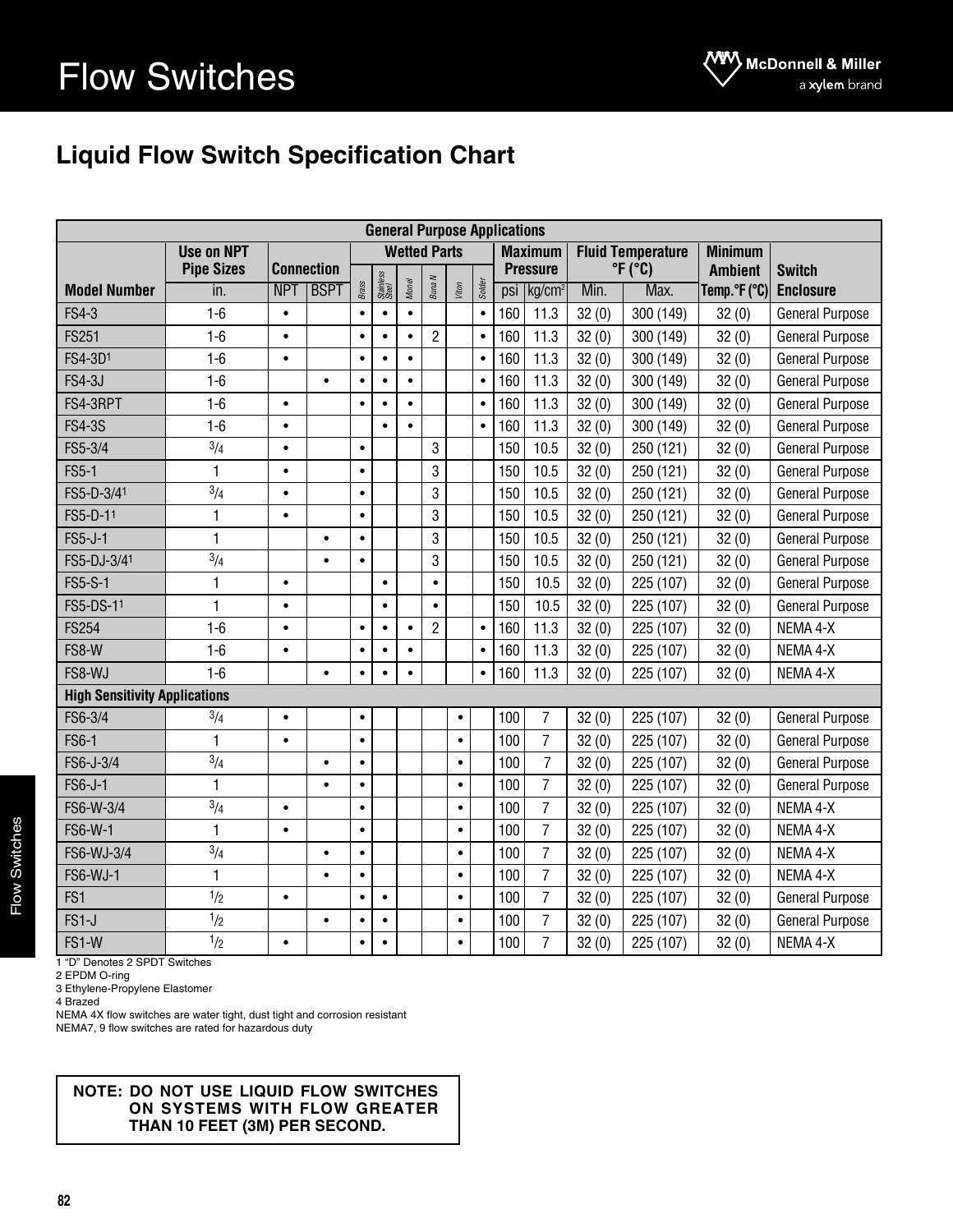### **Liquid Flow Switch Specification Chart (continued)**

|                     |                   |            |                   |                    |           |           |                     |                |                            | <b>Industrial/Heavy Duty Applications</b> |               |                          |                |                        |
|---------------------|-------------------|------------|-------------------|--------------------|-----------|-----------|---------------------|----------------|----------------------------|-------------------------------------------|---------------|--------------------------|----------------|------------------------|
|                     | <b>Use on NPT</b> |            |                   |                    |           |           | <b>Wetted Parts</b> |                |                            | <b>Maximum</b>                            |               | <b>Fluid Temperature</b> | <b>Minimum</b> |                        |
|                     | <b>Pipe Sizes</b> |            | <b>Connection</b> | Stainless<br>Steel |           |           | <b>Pressure</b>     |                | $\degree$ F ( $\degree$ C) | <b>Ambient</b>                            | <b>Switch</b> |                          |                |                        |
| <b>Model Number</b> | in.               | <b>NPT</b> | <b>BSPT</b>       | Brass              |           | Bronze    | FTE                 | Solder         |                            | psi kg/cm <sup>2</sup>                    | Min.          | Max.                     | Temp.°F(°C)    | <b>Enclosure</b>       |
| <b>FS7-4</b>        | $1^{1/4} - 16$    | $\bullet$  |                   | $\bullet$          | $\bullet$ | $\bullet$ | $\bullet$           | 4              | 300                        | 21                                        | 32(0)         | 300 (149)                | 32(0)          | <b>General Purpose</b> |
| <b>FS7-4A</b>       | $1^{1/4} - 16$    | $\bullet$  |                   | $\bullet$          | $\bullet$ | $\bullet$ | $\bullet$           | 4              | 300                        | 21                                        | 32(0)         | 300 (149)                | 32(0)          | <b>General Purpose</b> |
| FS7-4D1             | $1^{1/4} - 16$    | $\bullet$  |                   | $\bullet$          | $\bullet$ | $\bullet$ | $\bullet$           | 4              | 300                        | 21                                        | 32(0)         | 300 (149)                | 32(0)          | <b>General Purpose</b> |
| <b>FS7-4E</b>       | $1^{1/4} - 16$    | $\bullet$  |                   | $\bullet$          | $\bullet$ | $\bullet$ | $\bullet$           | 4              | 300                        | 21                                        | 32(0)         | 300 (149)                | 32(0)          | <b>NEMA 7, 9</b>       |
| FS7-4EJ             | $1^{1/4} - 16$    |            | $\bullet$         | $\bullet$          | $\bullet$ | $\bullet$ | $\bullet$           | 4              | 300                        | 21                                        | 32(0)         | 300 (149)                | 32(0)          | <b>NEMA 7, 9</b>       |
| FS7-4EL             | $8 - 32$          | $\bullet$  |                   | $\bullet$          | $\bullet$ | $\bullet$ | $\bullet$           | 4              | 300                        | 21                                        | 32(0)         | 300 (149)                | 32(0)          | <b>NEMA 7, 9</b>       |
| FS7-4ELJ            | $8 - 32$          |            | $\bullet$         | $\bullet$          | $\bullet$ | $\bullet$ | $\bullet$           | $\overline{4}$ | 300                        | 21                                        | 32(0)         | 300 (149)                | 32(0)          | <b>NEMA 7, 9</b>       |
| <b>FS7-4J</b>       | $1^{1/4} - 16$    |            | $\bullet$         | $\bullet$          | $\bullet$ | $\bullet$ | $\bullet$           | $\overline{4}$ | 300                        | 21                                        | 32(0)         | 300 (149)                | 32(0)          | <b>General Purpose</b> |
| FS7-4DJ1            | $1^{1/4} - 16$    |            | $\bullet$         | $\bullet$          | $\bullet$ | $\bullet$ | $\bullet$           | 4              | 300                        | 21                                        | 32(0)         | 300 (149)                | 32(0)          | <b>General Purpose</b> |
| <b>FS7-4L</b>       | $8 - 32$          | $\bullet$  |                   | $\bullet$          | $\bullet$ | $\bullet$ | $\bullet$           | 4              | 300                        | 21                                        | 32(0)         | 300 (149)                | 32(0)          | <b>General Purpose</b> |
| FS7-4LJ             | $8 - 32$          |            | $\bullet$         | $\bullet$          | $\bullet$ | $\bullet$ | $\bullet$           | $\overline{4}$ | 300                        | 21                                        | 32(0)         | 300 (149)                | 32(0)          | <b>General Purpose</b> |
| <b>FS7-4S</b>       | $1^{1/4} - 16$    | $\bullet$  |                   |                    | $\bullet$ |           | $\bullet$           | 4              | 1000                       | 70                                        | 32(0)         | 300 (149)                | 32(0)          | <b>General Purpose</b> |
| <b>FS7-4DS1</b>     | $1^{1/4} - 16$    | $\bullet$  |                   |                    | $\bullet$ |           | $\bullet$           | 4              | 1000                       | 70                                        | 32(0)         | 32(0)<br>300 (149)       |                | <b>General Purpose</b> |
| FS7-4SE             | $1^{1/4} - 16$    | $\bullet$  |                   |                    | $\bullet$ |           | $\bullet$           | 4              | 1000                       | 70                                        | 32(0)         | 300 (149)                | 32(0)          | <b>NEMA 7, 9</b>       |
| FS7-4SEJ            | $1^{1/4} - 16$    |            | $\bullet$         |                    | $\bullet$ |           | $\bullet$           | 4              | 1000                       | 70                                        | 32(0)         | 300 (149)                | 32(0)          | <b>NEMA 7, 9</b>       |
| FS7-4SJ             | $1^{1/4} - 16$    |            | $\bullet$         |                    | $\bullet$ |           | $\bullet$           | 4              | 1000                       | 70                                        | 32(0)         | 300 (149)                | 32(0)          | <b>General Purpose</b> |
| FS7-4SDJ            | $1^{1/4} - 16$    |            | $\bullet$         |                    | $\bullet$ |           | $\bullet$           | 4              | 1000                       | 70                                        | 32(0)         | 300 (149)                | 32(0)          | <b>General Purpose</b> |
| FS7-4SW             | $1^{1/4} - 16$    | $\bullet$  |                   |                    | $\bullet$ |           | $\bullet$           | 4              | 1000                       | 70                                        | $-65(-54)$    | 300 (149)                | $-65(-54)$     | NEMA 4-X               |
| FS7-4SWJ            | $1^{1/4} - 16$    |            | $\bullet$         |                    | $\bullet$ |           | $\bullet$           | 4              | 1000                       | 70                                        | $-65(-54)$    | 300 (149)                | $-65(-54)$     | NEMA 4-X               |
| <b>FS7-4W</b>       | $1^{1/4} - 16$    | $\bullet$  |                   | $\bullet$          | $\bullet$ | $\bullet$ | $\bullet$           | 4              | 300                        | 21                                        | $-65(-54)$    | 300 (149)                | $-65(-54)$     | NEMA 4-X               |
| FS7-4WJ             | $1^{1/4} - 16$    |            | $\bullet$         | $\bullet$          | $\bullet$ | $\bullet$ | $\bullet$           | 4              | 300                        | 21                                        | $-65(-54)$    | 300 (149)                | $-65(-54)$     | NEMA 4-X               |
| FS7-4WL             | $8 - 32$          | $\bullet$  |                   | $\bullet$          | $\bullet$ | $\bullet$ | $\bullet$           | 4              | 300                        | 21                                        | $-65(-54)$    | 300 (149)                | $-65(-54)$     | NEMA 4-X               |
| FS7-4WLJ            | $8 - 32$          |            | $\bullet$         | $\bullet$          | $\bullet$ | $\bullet$ | $\bullet$           | 4              | 300                        | 21                                        | $-65(-54)$    | 300 (149)                | $-65(-54)$     | NEMA 4-X               |

1 "D" Denotes 2 SPDT Switches

2 EPDM O-ring

3 Ethylene-Propylene Elastomer

4 Brazed

NEMA 4X flow switches are water tight, dust tight and corrosion resistant

NEMA 7, 9 flow switches are rated for hazardous duty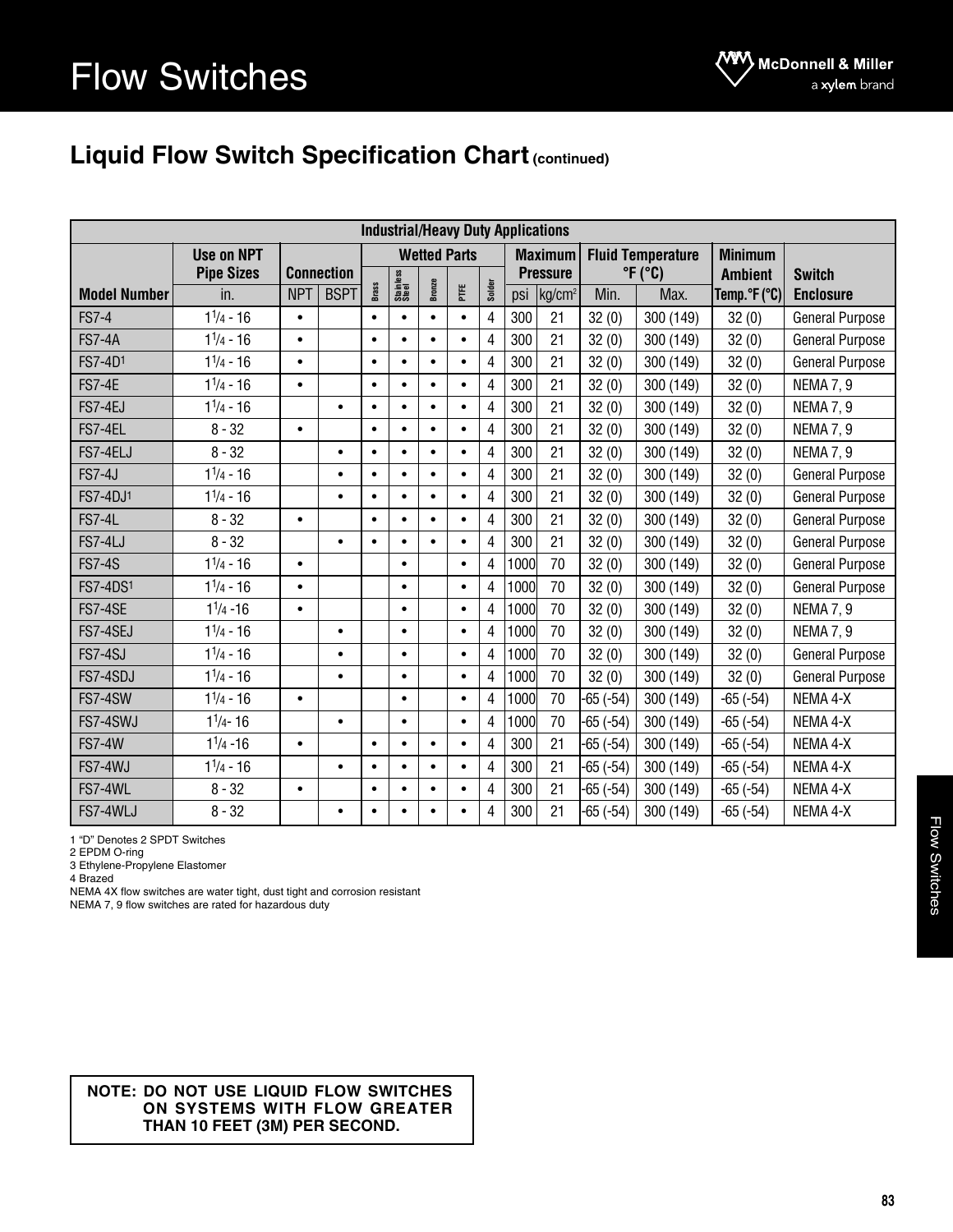### **Flow Velocities**

### **Gallons Per Minute (GPM)**

|                               |            | <b>Pipe Size (NPT)</b> |      |       |          |                 |       |      |          |      |      |     |  |  |  |  |
|-------------------------------|------------|------------------------|------|-------|----------|-----------------|-------|------|----------|------|------|-----|--|--|--|--|
| <b>Velocity</b><br><b>FPS</b> | $1/2$ "    | 3/4"                   | 1"   | 11/4" | $11/2$ " | 2 <sup>''</sup> | 21/2" | 3"   | $31/2$ " | 4"   | 5"   | 6"  |  |  |  |  |
|                               | <b>GPM</b> |                        |      |       |          |                 |       |      |          |      |      |     |  |  |  |  |
| $\overline{.2}$               | .19        | .33                    | .54  | .94   | 1.27     | 2.1             | 3.0   | 4.8  | 6.2      | 7.9  | 12.5 | 18  |  |  |  |  |
| .4                            | .38        | .66                    | 1.08 | 1.88  | 2.54     | 4.2             | 6.0   | 9.6  | 12.4     | 15.8 | 25.0 | 36  |  |  |  |  |
| 6.                            | .57        | .99                    | 1.62 | 2.92  | 3.81     | 6.2             | 8.9   | 13.4 | 18.6     | 23.7 | 37.5 | 54  |  |  |  |  |
| 8.                            | .76        | 1.32                   | 2.16 | 3.76  | 5.08     | 8.3             | 11.9  | 19.2 | 24.8     | 31.6 | 50.0 | 72  |  |  |  |  |
| 1.0                           | .95        | 1.66                   | 2.70 | 4.70  | 6.30     | 10.5            | 14.9  | 23.0 | 30.8     | 39.7 | 65.4 | 90  |  |  |  |  |
| 1.5                           | 1.42       | 2.50                   | 4.05 | 7.10  | 9.48     | 15.8            | 22.4  | 34.5 | 46.2     | 59.6 | 98.1 | 135 |  |  |  |  |
| 2.0                           | 1.89       | 3.32                   | 5.40 | 9.40  | 12.6     | 21.0            | 29.8  | 46.0 | 61.6     | 79.4 | 131  | 180 |  |  |  |  |
| 2.5                           | 2.37       | 4.16                   | 6.75 | 11.8  | 15.8     | 26.3            | 37.3  | 57.5 | 77.0     | 99.3 | 164  | 225 |  |  |  |  |
| 3.0                           | 2.84       | 4.94                   | 8.10 | 14.1  | 19.0     | 31.5            | 44.7  | 69.0 | 92.4     | 119  | 196  | 270 |  |  |  |  |
| 3.5                           | 3.31       | 5.82                   | 9.45 | 16.5  | 22.1     | 36.8            | 52.2  | 80.5 | 108      | 139  | 229  | 315 |  |  |  |  |
| 4.0                           | 3.78       | 6.65                   | 10.8 | 18.8  | 25.3     | 42.0            | 59.6  | 92.0 | 123      | 159  | 262  | 360 |  |  |  |  |
| 4.5                           | 4.26       | 7.48                   | 12.2 | 21.2  | 28.4     | 47.3            | 67.1  | 104  | 139      | 179  | 294  | 405 |  |  |  |  |
| 5.0                           | 4.74       | 8.32                   | 13.5 | 23.5  | 31.6     | 52.5            | 74.5  | 115  | 154      | 199  | 327  | 450 |  |  |  |  |
| 6.0                           | 5.68       | 9.99                   | 16.2 | 28.2  | 37.9     | 63.0            | 89.4  | 138  | 185      | 238  | 392  | 540 |  |  |  |  |
| 7.0                           | 6.62       | 11.61                  | 18.9 | 32.9  | 44.2     | 73.5            | 104   | 161  | 216      | 278  | 458  | 630 |  |  |  |  |
| 8.0                           | 7.56       | 13.32                  | 21.6 | 37.6  | 50.5     | 84.0            | 119   | 184  | 246      | 318  | 523  | 720 |  |  |  |  |
| 9.0                           | 8.52       | 15.02                  | 24.3 | 42.3  | 56.8     | 94.5            | 134   | 207  | 277      | 357  | 589  | 810 |  |  |  |  |
| 10.0                          | 9.48       | 16.62                  | 27.0 | 47.0  | 63.0     | 105             | 149   | 230  | 308      | 397  | 654  | 900 |  |  |  |  |

### **Liters Per Minute (LPM)**

|                               |         |      |       |       |          | <b>Pipe Size (NPT)</b> |           |       |          |        |        |        |
|-------------------------------|---------|------|-------|-------|----------|------------------------|-----------|-------|----------|--------|--------|--------|
| <b>Velocity</b><br><b>MPS</b> | $1/2$ " | 3/4" | 1"    | 11/4" | $11/2$ " | 2 <sup>n</sup>         | $2^{1/2}$ | 3"    | $31/2$ " | 4"     | 5"     | 6"     |
| <b>LPM</b>                    |         |      |       |       |          |                        |           |       |          |        |        |        |
| .06                           | .72     | 1.25 | 2.04  | 3.56  | 4.81     | 7.95                   | 11.4      | 18.2  | 23.5     | 29.9   | 47.3   | 68.1   |
| .12                           | 1.44    | 2.5  | 4.09  | 7.12  | 9.61     | 15.9                   | 22.7      | 36.3  | 46.9     | 60     | 94.6   | 136.2  |
| .18                           | 2.16    | 3.75 | 6.13  | 11.1  | 14.4     | 23.5                   | 33.7      | 50.7  | 70.4     | 89.7   | 141.6  | 204.4  |
| .24                           | 2.88    | 5    | 8.18  | 14.2  | 19.2     | 31.4                   | 45        | 72    | 93.9     | 119.6  | 189.2  | 272.5  |
| .30                           | 3.6     | 6.3  | 10.2  | 17.8  | 23.9     | 39.7                   | 56.4      | 87    | 116.6    | 150.3  | 247.5  | 340.7  |
| .46                           | 5.4     | 9.5  | 15.3  | 26.9  | 35.9     | 59.8                   | 84.8      | 130.6 | 174.9    | 225.6  | 371.3  | 511    |
| .61                           | 7.2     | 12.6 | 20.5  | 35.4  | 47.6     | 79.5                   | 112.8     | 174.1 | 233.2    | 300.5  | 495.8  | 681.3  |
| .76                           | 9       | 15.8 | 25.6  | 44.7  | 59.8     | 99.6                   | 141.2     | 217.6 | 291.5    | 375.9  | 620.8  | 851.6  |
| .91                           | 10.8    | 18.7 | 30.7  | 53.4  | 71.9     | 119.2                  | 169.2     | 261.2 | 349.7    | 450.4  | 741.9  | 1021.9 |
| 1.07                          | 12.6    | 22   | 35.8  | 62.5  | 83.7     | 139.3                  | 197.6     | 304.7 | 408.8    | 526.1  | 866.8  | 1192.3 |
| 1.22                          | 14.3    | 25.2 | 40.9  | 71.2  | 95.8     | 159                    | 225.6     | 348.2 | 465.6    | 601.8  | 991.7  | 1362.6 |
| 1.37                          | 16.1    | 28.3 | 46.2  | 81.2  | 107.5    | 179                    | 254       | 393.6 | 526.2    | 677.5  | 1112.8 | 1532.9 |
| 1.52                          | 17.9    | 31.5 | 51.1  | 89    | 119.6    | 198.7                  | 282       | 435.3 | 582.9    | 752.2  | 1237.7 | 1703.3 |
| 1.83                          | 21.5    | 37.8 | 61.3  | 106.7 | 143.5    | 238.5                  | 338.4     | 522.3 | 700.2    | 900.8  | 1483.7 | 2043.9 |
| 2.13                          | 25.1    | 43.9 | 71.5  | 124.5 | 167.3    | 278.2                  | 393.6     | 609.4 | 817.6    | 1052.2 | 1733.5 | 2384.6 |
| 2.44                          | 28.6    | 50.4 | 81.8  | 144.3 | 191.1    | 317.9                  | 450.4     | 696.4 | 931.1    | 1203.6 | 1979.6 | 2725.2 |
| 2.74                          | 32.3    | 56.9 | 92    | 160.1 | 215      | 357.7                  | 507.2     | 783.5 | 1048.5   | 1351.3 | 2229.4 | 3065.3 |
| 3.05                          | 35.9    | 62.9 | 102.2 | 177.9 | 238.5    | 397.4                  | 564       | 870.6 | 1165.8   | 1502.7 | 2475.4 | 3406.5 |